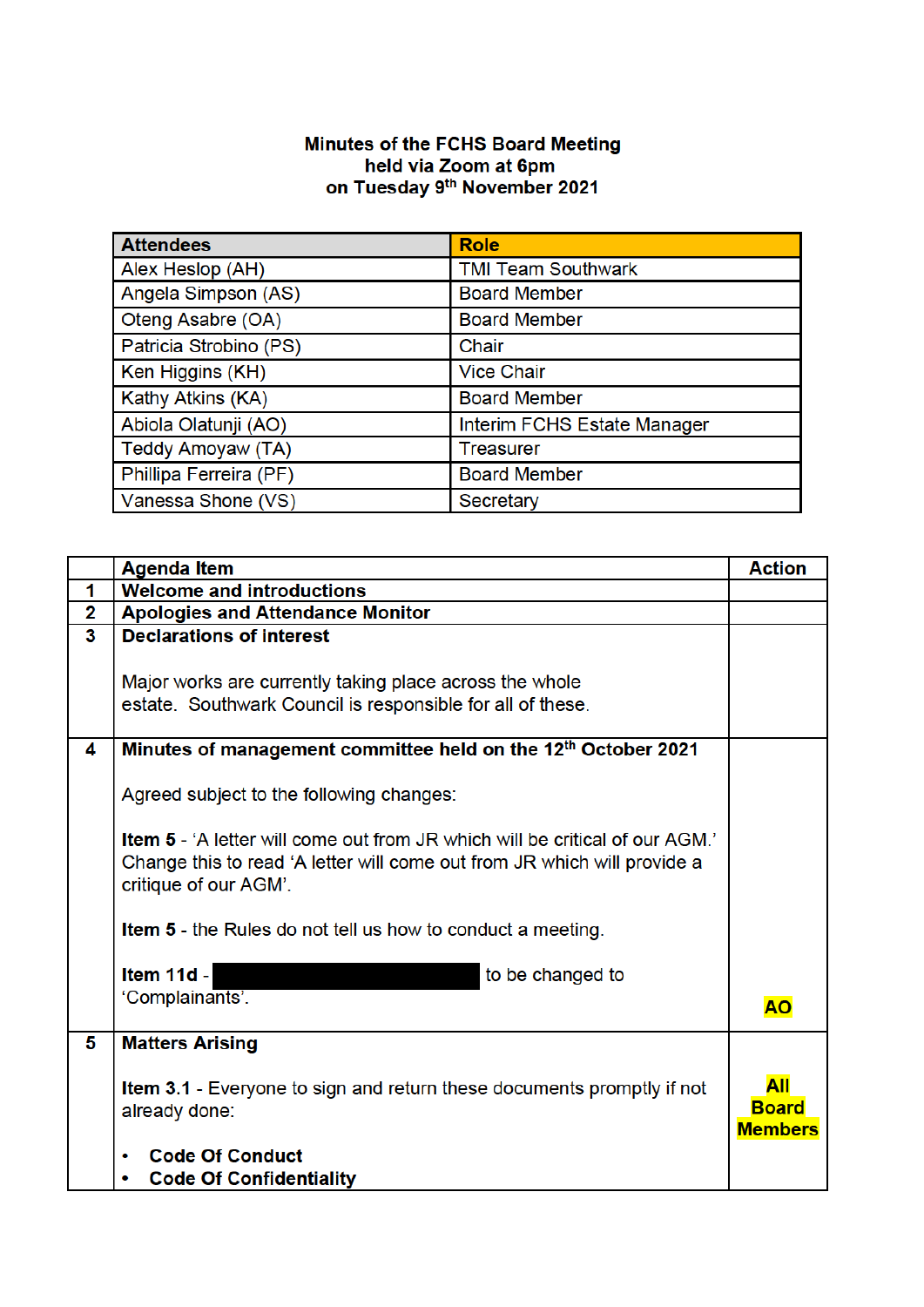|   | <b>Declaration Of Interest</b>                                                                                                                                                                                                                                                                                                                                                                                                                                                                                                                                                                                                                                                                                                                                                                                                                                                                                                                                                                                                                                                                                                    |                               |
|---|-----------------------------------------------------------------------------------------------------------------------------------------------------------------------------------------------------------------------------------------------------------------------------------------------------------------------------------------------------------------------------------------------------------------------------------------------------------------------------------------------------------------------------------------------------------------------------------------------------------------------------------------------------------------------------------------------------------------------------------------------------------------------------------------------------------------------------------------------------------------------------------------------------------------------------------------------------------------------------------------------------------------------------------------------------------------------------------------------------------------------------------|-------------------------------|
|   | <b>Item 3.1</b> - Business Plan and Annual Planner to be circulated soon. PS<br>asked for Sub-Committee dates to be in the Annual Planner along with<br>Events, Newsletter, etc.                                                                                                                                                                                                                                                                                                                                                                                                                                                                                                                                                                                                                                                                                                                                                                                                                                                                                                                                                  | <b>AO</b>                     |
|   | <b>Item 10a</b> - Social Events Sub-Committee to bring TOR and a change of<br>name to the next board meeting.                                                                                                                                                                                                                                                                                                                                                                                                                                                                                                                                                                                                                                                                                                                                                                                                                                                                                                                                                                                                                     | <b>SESC/A</b><br>$\mathbf{o}$ |
| 6 | <b>Housing Service</b>                                                                                                                                                                                                                                                                                                                                                                                                                                                                                                                                                                                                                                                                                                                                                                                                                                                                                                                                                                                                                                                                                                            |                               |
|   | a) Performance monitoring Report - Q2 YTD (April to Sept)<br>2021/22                                                                                                                                                                                                                                                                                                                                                                                                                                                                                                                                                                                                                                                                                                                                                                                                                                                                                                                                                                                                                                                              |                               |
|   | There is an under collection of Rent and Garage Rental charges due to<br>COVID-19. Where the TMO's intervention has not worked it possesses<br>the option to activate the hand back of such Accounts to the council<br>(rent arrears only). We need the council to repair some garages so that<br>we can rent them out. The TMO has had use of 2 garages which will be<br>reduced to one in the very near future.                                                                                                                                                                                                                                                                                                                                                                                                                                                                                                                                                                                                                                                                                                                 |                               |
|   | b) Front Entrance Doors at St Olave's Estate - AO has had a<br>number of residents approach him. The ground floor doors were<br>changed to fire rated doors as part of the previous major works<br>programme with a limited number of residents due to have new<br>doors during the current QHIP scheme. Residents not under<br>consideration for a new door have expressed concern and<br>disappointment to the TMO and its board representatives. AS<br>said that she was also approached by some residents and<br>contacted Councillor Damian O'Brien. She learnt that a property<br>with two exit routes out of the block (left and right) is unlikely to<br>have a new door. However, where a property benefits from a<br>single exit point, such would have its FED changed. It was<br>discussed and agreed that FCHS would advocate/lobby for all<br>properties at St Olave's Estate to have their FED (front entrance<br>door)'s renewed. AS has not had a written response yet and AO<br>will request something in writing from the council. We need to<br>know why only the ground floor properties received FRA doors. | <b>AO</b>                     |
|   | Residents' expectations were raised about receiving new front<br>entrance doors but then the offer was taken away. Some doors<br>have a glass pane in them and these residents can feel unsafe.                                                                                                                                                                                                                                                                                                                                                                                                                                                                                                                                                                                                                                                                                                                                                                                                                                                                                                                                   | <b>Chair/AO</b>               |
|   |                                                                                                                                                                                                                                                                                                                                                                                                                                                                                                                                                                                                                                                                                                                                                                                                                                                                                                                                                                                                                                                                                                                                   |                               |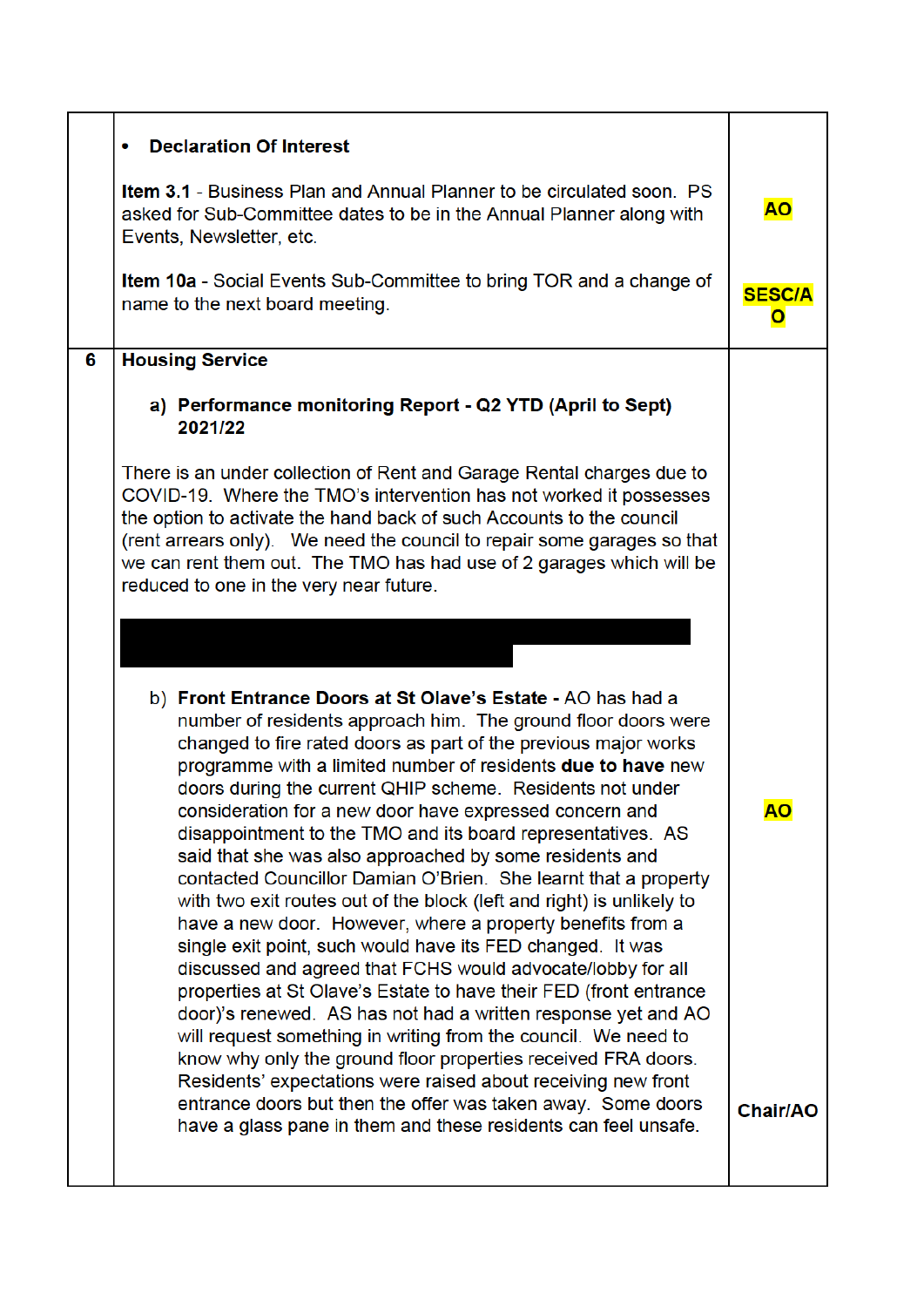|                | We can carry out a survey of residents and then present the<br>findings to the council (if that will assist them in their decision-<br>making). AO said that the council retains responsibility for<br>renewing FEDs. AH said that responsive repairs will not pick up<br>front door renewals. AH also advised we need to have<br>discussions with the Major Works Team regarding the hand over<br>of external decs and we can bring the door renewal issue up as<br>something we would like to see.<br>1. AS to forward any correspondence she has received to AO<br>2. The TMO will engage with the Major Works Team to establish<br>the basis for not renewing the FEDs<br>3. The TMO will carry out a survey if there is likely to be value<br>in doing so.<br>KA said that Fair Street Flats residents had their fed's measured up and<br>photos were taken. Residents were invited to select colour choices for<br>new fed's but about 6 weeks later residents were told the doors were fit | <b>AS</b><br><b>A0</b> |
|----------------|---------------------------------------------------------------------------------------------------------------------------------------------------------------------------------------------------------------------------------------------------------------------------------------------------------------------------------------------------------------------------------------------------------------------------------------------------------------------------------------------------------------------------------------------------------------------------------------------------------------------------------------------------------------------------------------------------------------------------------------------------------------------------------------------------------------------------------------------------------------------------------------------------------------------------------------------------------------------------------------------------|------------------------|
|                | for purpose with no mention of fire ratings. AO will also raise this with<br>Major Works.                                                                                                                                                                                                                                                                                                                                                                                                                                                                                                                                                                                                                                                                                                                                                                                                                                                                                                         |                        |
| $\overline{7}$ | <b>Environmental</b><br>a. Health and safety:<br><b>Fire risk assessments - update - there are a number of items</b><br>as there is an issue with the council's portal so that issues dealt<br>with do not then disappear. There is an item from 2 years ago for<br>example. We have a handful of items but nothing of concern.<br>There are signage issues but these have already been dealt with.<br><b>Estate inspections - update - these are going ahead on a</b><br>regular basis. There are cleaning issues so we will invite the<br>Cleaning Manager and Supervisor, to attend a board meeting to<br>raise issues where cleaning has been below the required<br>standard. The cleaning supervisor<br>was unable to<br>stay beyond half an hour for the last two Estate Inspections as he<br>had early meetings arranged which clashed. AO to attend the<br>next post-inspection meeting on Thursdays and to look at the<br>photos taken by the Housing Officer.                           | <b>AO</b>              |
|                | <b>Repairs responsibility - at the AGM a number of members</b><br>expressed frustration at not being clear whether the TMO or LBS<br>had responsibility for a repair. PS suggested FCHS use a draft<br>letter being sent to all residents who have contacted FCHS but<br>we say the responsibility falls to LBS. Councillor Houngbo<br>thought it would be helpful to residents as they then have<br>something in writing to push back should the council suggests                                                                                                                                                                                                                                                                                                                                                                                                                                                                                                                                |                        |

٦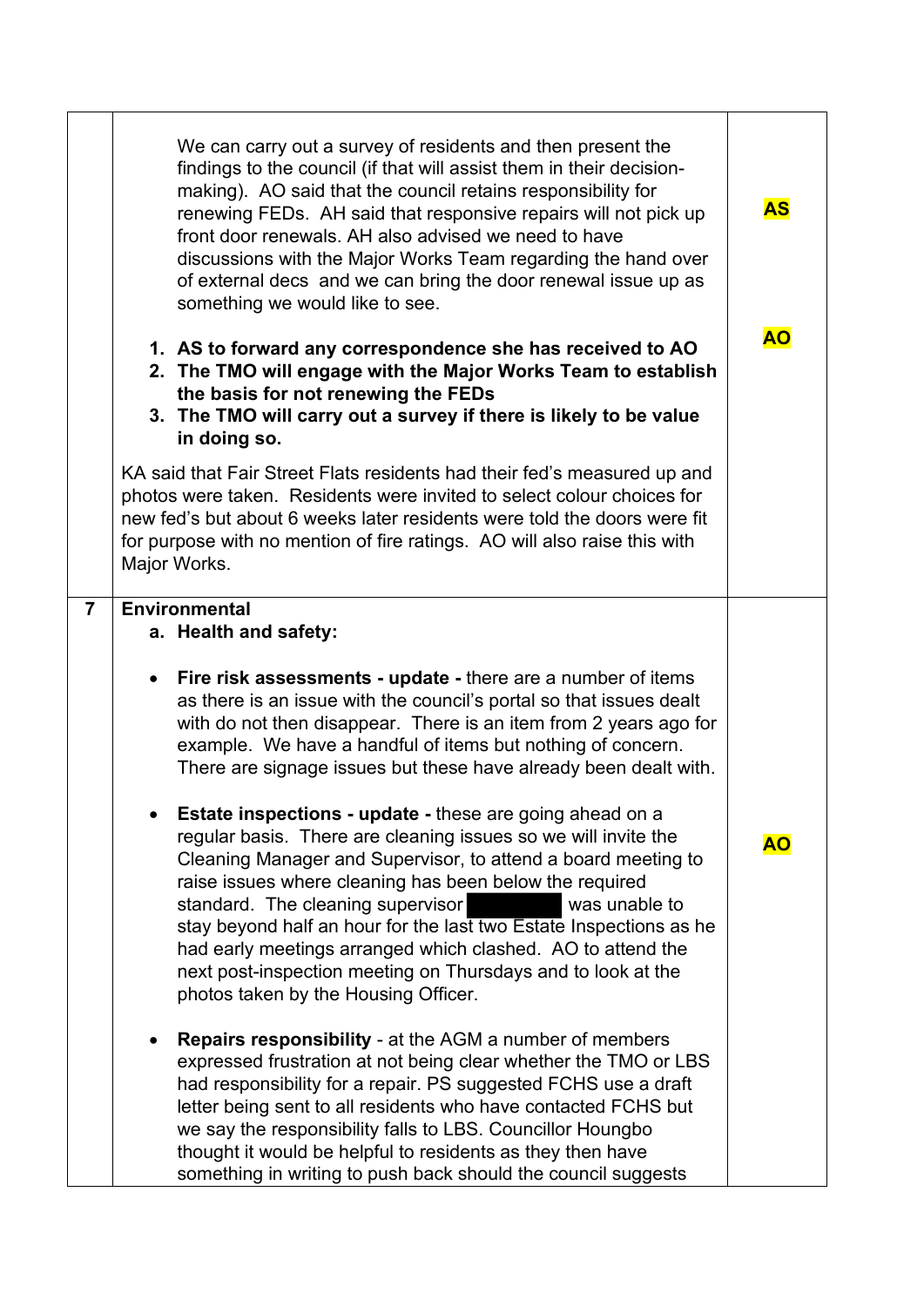|   | that an item was the TMO's responsibility. In exceptional                                                                                                                                                                                                                                                                                                                                                                                                                                                                                                                                                                                                                                                    |             |
|---|--------------------------------------------------------------------------------------------------------------------------------------------------------------------------------------------------------------------------------------------------------------------------------------------------------------------------------------------------------------------------------------------------------------------------------------------------------------------------------------------------------------------------------------------------------------------------------------------------------------------------------------------------------------------------------------------------------------|-------------|
|   | complex cases where a resident has experienced difficulty with                                                                                                                                                                                                                                                                                                                                                                                                                                                                                                                                                                                                                                               |             |
|   | accessing the Council's service, TMO staff will be reminded that                                                                                                                                                                                                                                                                                                                                                                                                                                                                                                                                                                                                                                             |             |
|   | they can offer to contact the council on behalf of residents. PS                                                                                                                                                                                                                                                                                                                                                                                                                                                                                                                                                                                                                                             |             |
|   | suggested the Housing Officer draft the letter as it will remind her                                                                                                                                                                                                                                                                                                                                                                                                                                                                                                                                                                                                                                         |             |
|   | (and other staff) of the TMO repair responsibilities. KA confirmed                                                                                                                                                                                                                                                                                                                                                                                                                                                                                                                                                                                                                                           |             |
|   | responsibilities are also in the Newsletter and is on the                                                                                                                                                                                                                                                                                                                                                                                                                                                                                                                                                                                                                                                    |             |
|   | noticeboards as to who is responsible for what.                                                                                                                                                                                                                                                                                                                                                                                                                                                                                                                                                                                                                                                              |             |
|   |                                                                                                                                                                                                                                                                                                                                                                                                                                                                                                                                                                                                                                                                                                              |             |
|   | Accidents, incidents and near misses - none reported                                                                                                                                                                                                                                                                                                                                                                                                                                                                                                                                                                                                                                                         |             |
| 8 | <b>Community Engagement</b>                                                                                                                                                                                                                                                                                                                                                                                                                                                                                                                                                                                                                                                                                  |             |
|   | <b>Newsletter planning/update - the Events working group are</b><br>meeting next week to put a draft ToR together for a proposed<br>Social subcommittee.                                                                                                                                                                                                                                                                                                                                                                                                                                                                                                                                                     | <b>SESC</b> |
|   | PS asked for the inclusion of the outcome to votes at the AGM<br>and GM to be captured within the upcoming newsletter.                                                                                                                                                                                                                                                                                                                                                                                                                                                                                                                                                                                       |             |
|   | We can also include mention of the votes of the Rules and the MMA and<br>what the next steps are as relates to the new MMA as there is a process<br>to follow.                                                                                                                                                                                                                                                                                                                                                                                                                                                                                                                                               |             |
|   | The new Management Agreement (MA) will have a start date of around<br>January 2022. It will be a quicker process as we are not changing the<br>Rules as the membership rejected proposed changes. A clear majority<br>of members did give permission for the MMA to be updated and the new<br>MA will adopt the existing Rules. Both required ratification by the<br>membership at the AGM. AH said that the Policies and Procedures in<br>the Schedules also need to be reviewed. AO to engage with Richard<br>Amoah for a guideline as to when to sign the new agreement.<br>a) Alfred Salter play area - Scheme is at consultation with<br>residents and we're currently waiting to hear from Friends of. | ΑO          |
| 9 | <b>Governance</b><br>a. HR Sub-Committee                                                                                                                                                                                                                                                                                                                                                                                                                                                                                                                                                                                                                                                                     |             |
|   |                                                                                                                                                                                                                                                                                                                                                                                                                                                                                                                                                                                                                                                                                                              |             |
|   |                                                                                                                                                                                                                                                                                                                                                                                                                                                                                                                                                                                                                                                                                                              |             |
|   |                                                                                                                                                                                                                                                                                                                                                                                                                                                                                                                                                                                                                                                                                                              |             |
|   |                                                                                                                                                                                                                                                                                                                                                                                                                                                                                                                                                                                                                                                                                                              |             |
|   |                                                                                                                                                                                                                                                                                                                                                                                                                                                                                                                                                                                                                                                                                                              |             |
|   |                                                                                                                                                                                                                                                                                                                                                                                                                                                                                                                                                                                                                                                                                                              |             |
|   |                                                                                                                                                                                                                                                                                                                                                                                                                                                                                                                                                                                                                                                                                                              |             |
|   |                                                                                                                                                                                                                                                                                                                                                                                                                                                                                                                                                                                                                                                                                                              |             |
|   |                                                                                                                                                                                                                                                                                                                                                                                                                                                                                                                                                                                                                                                                                                              |             |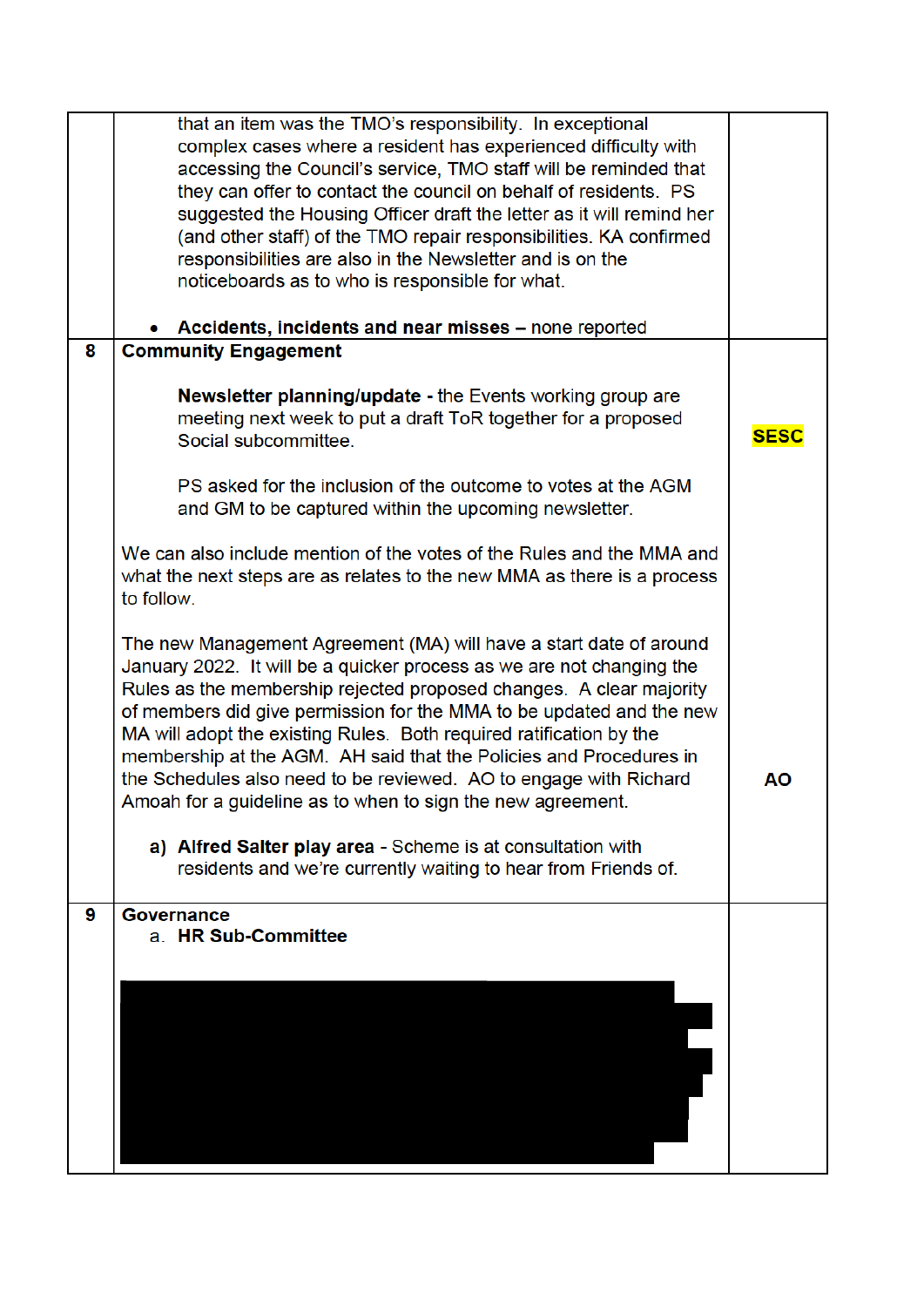| A vote was taken                                                                                                                                                                                                                                                                                                                               |  |
|------------------------------------------------------------------------------------------------------------------------------------------------------------------------------------------------------------------------------------------------------------------------------------------------------------------------------------------------|--|
| 4 votes in favour<br>3 votes against                                                                                                                                                                                                                                                                                                           |  |
| would be<br>After discussion it was agreed that a one off payment<br>made. It was noted that in future we should advertise a<br>role.                                                                                                                                                                                                          |  |
| The increase<br>was not agreed.                                                                                                                                                                                                                                                                                                                |  |
|                                                                                                                                                                                                                                                                                                                                                |  |
|                                                                                                                                                                                                                                                                                                                                                |  |
|                                                                                                                                                                                                                                                                                                                                                |  |
|                                                                                                                                                                                                                                                                                                                                                |  |
|                                                                                                                                                                                                                                                                                                                                                |  |
| b. Finance and Procurement - next rescheduled meeting date -                                                                                                                                                                                                                                                                                   |  |
| Thursday 11 <sup>th</sup> November 2021 at 5.30pm.                                                                                                                                                                                                                                                                                             |  |
| After discussion it was agreed to move all meetings back to a 5.30pm<br>start time. All in agreement for this.                                                                                                                                                                                                                                 |  |
| c. Feedback from 2021 General Meeting held on the 26th<br><b>October 2021 - the meeting was held for the ratification of the</b><br>Rules and the MMA after the AGM overran and was the<br>culmination of two years' work by the board. AH gave his<br>thoughts on how the meeting was run.  We will look at the Rules<br>again in 2022.       |  |
| d. Governance correspondence -                                                                                                                                                                                                                                                                                                                 |  |
| Following meetings with Leader of Council and Steph Cryan on 28/10 -<br>FCHS (and other TMOs) received a promise that TMOs can have an<br>Assistant Director (to be named) as our liaison and we can create a<br>resolution for issues outside the arbitration process of MMA (if<br>necessary).<br>Thanks to KH & PS for involvement in this. |  |
|                                                                                                                                                                                                                                                                                                                                                |  |
| 13/10 corries from Jackie confirmed the letter she advised would be<br>coming from the TMI post AGM would come from her rather than AH or<br>RA. She reaffirmed the support her team will provide to our organisation<br>- RA asked to provide a summary which we were not going to be<br>provided originally.                                 |  |
|                                                                                                                                                                                                                                                                                                                                                |  |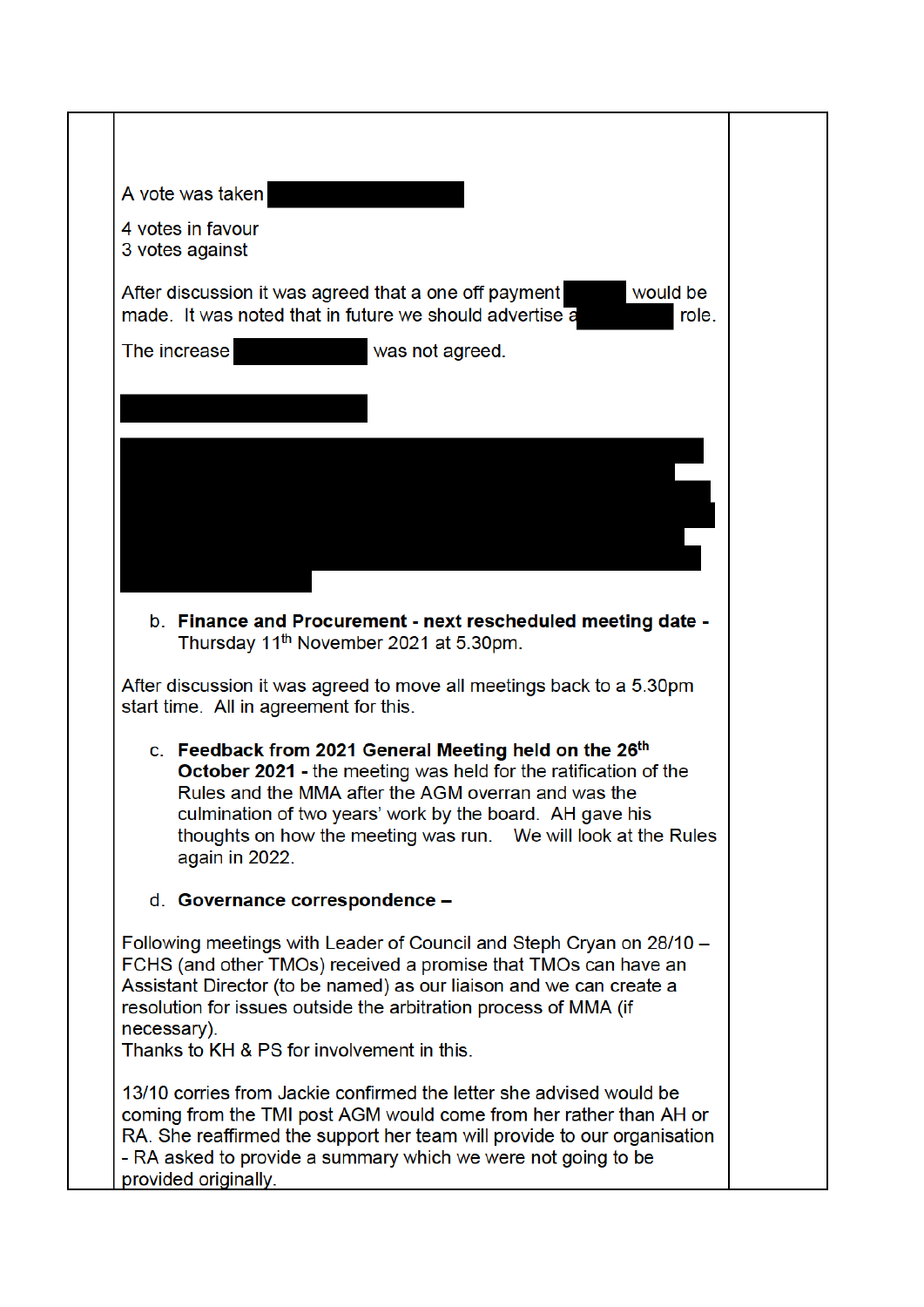| Paulette Watson (Southwark training Team) - provided the tel:<br>07783776066 for residents who wish to contact Digital inclusion Team.<br>Dan Powell, DIT attended our office and left leaflets for residents.<br>RA – wishes to remind all Board members to sign and return the training<br><b>IHASCO consent forms ASAP.</b>                                                                                                                                                                                                                                                                                                                                                                       |                                                       |
|------------------------------------------------------------------------------------------------------------------------------------------------------------------------------------------------------------------------------------------------------------------------------------------------------------------------------------------------------------------------------------------------------------------------------------------------------------------------------------------------------------------------------------------------------------------------------------------------------------------------------------------------------------------------------------------------------|-------------------------------------------------------|
| <b>Complaints</b><br>1. Number $1 -$                                                                                                                                                                                                                                                                                                                                                                                                                                                                                                                                                                                                                                                                 |                                                       |
| a. complaint re: Board allowing a member to<br>stand for election who had an o/s complaint<br>against him. Decision - unfounded,<br>complaint had been addressed in a timely<br>manner.<br>b. Compliant re: inaccurate board meeting<br>minutes. Decision - agreed in part, PS<br>recommends additional redaction. Board<br>vote in favour of additional redactions<br>2. Number 2 – Relating to whether FCHS has acted in<br>a discriminatory manner (website page not being<br>searchable online) & failing to provide information in<br>advance of a meeting. Unfounded.<br>3. Number 3 - AO had made a personalised attack<br>against the character of an individual in a meeting.<br>Unfounded. |                                                       |
| KH left the meeting as PS had received a number of<br>complaints against him for words/behaviour at AGM/GM.<br>She has investigated and has found he did cause some<br>offence. PS did not accept his words/behaviour to have<br>been misogynistic or sexist - an apology was appropriate.<br>4. PS then left and KH came back into the meeting.<br>VS has received a complaint against PS and asked if<br>board members thought that the Chair handled the<br>meeting on the 26 <sup>th</sup> October 2021 appropriately? There                                                                                                                                                                     | <b>Board</b><br>member<br>s<br><b>Board</b><br>member |
| was unanimous agreement that she did. She allowed the<br>meeting to continue and it was much better than the AGM.<br>PS re-joined the meeting after the groups discussions<br>pertain to her.                                                                                                                                                                                                                                                                                                                                                                                                                                                                                                        | s                                                     |